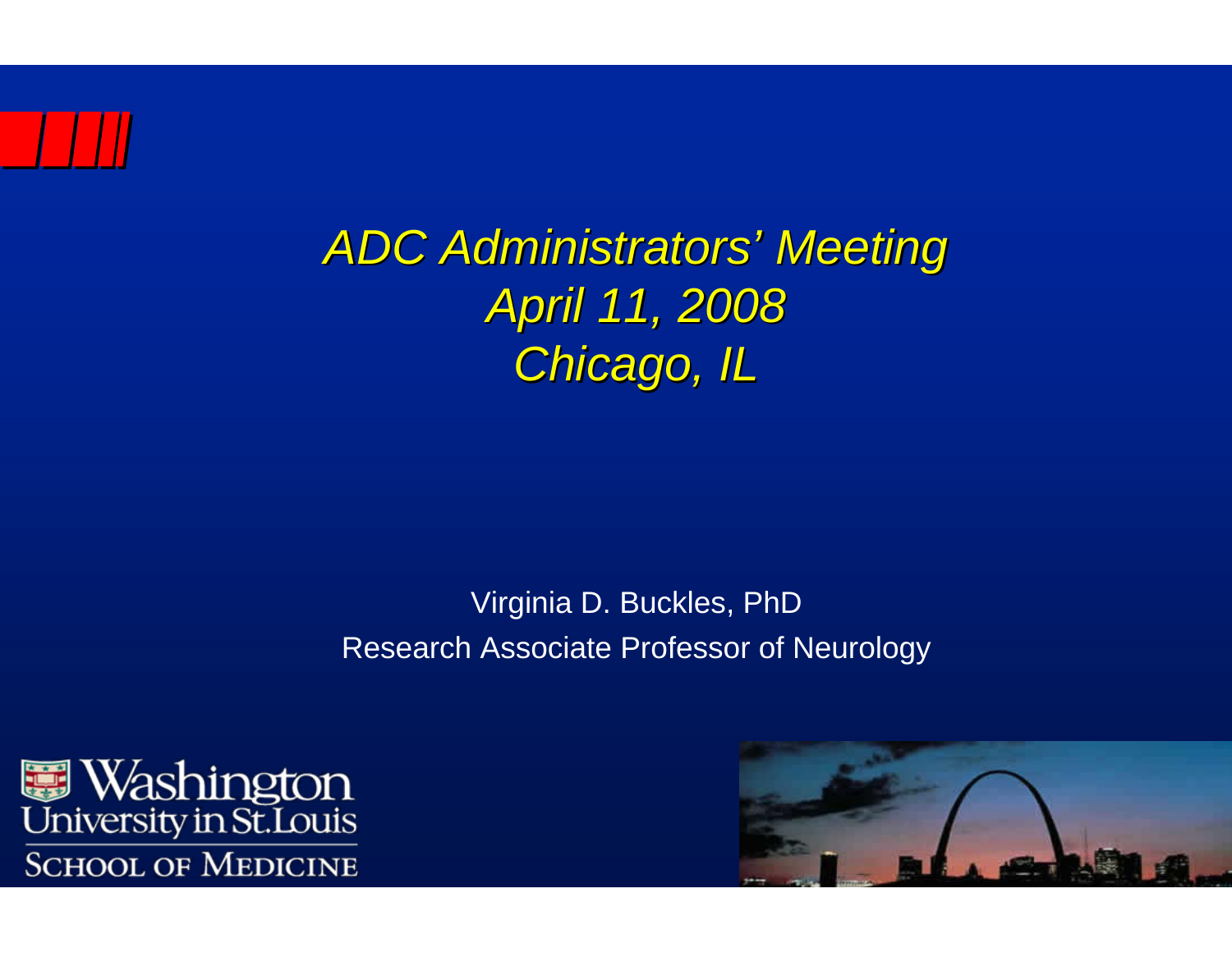

## Welcome - Housekeeping

- ADC Steering Committee issues
	- Thanks to Margaret and Northwestern ADC
	- New Administrators Introductions
	- Purview of Steering Committee
	- Change to agenda
		- Rosalie

## A few of my favorites... signs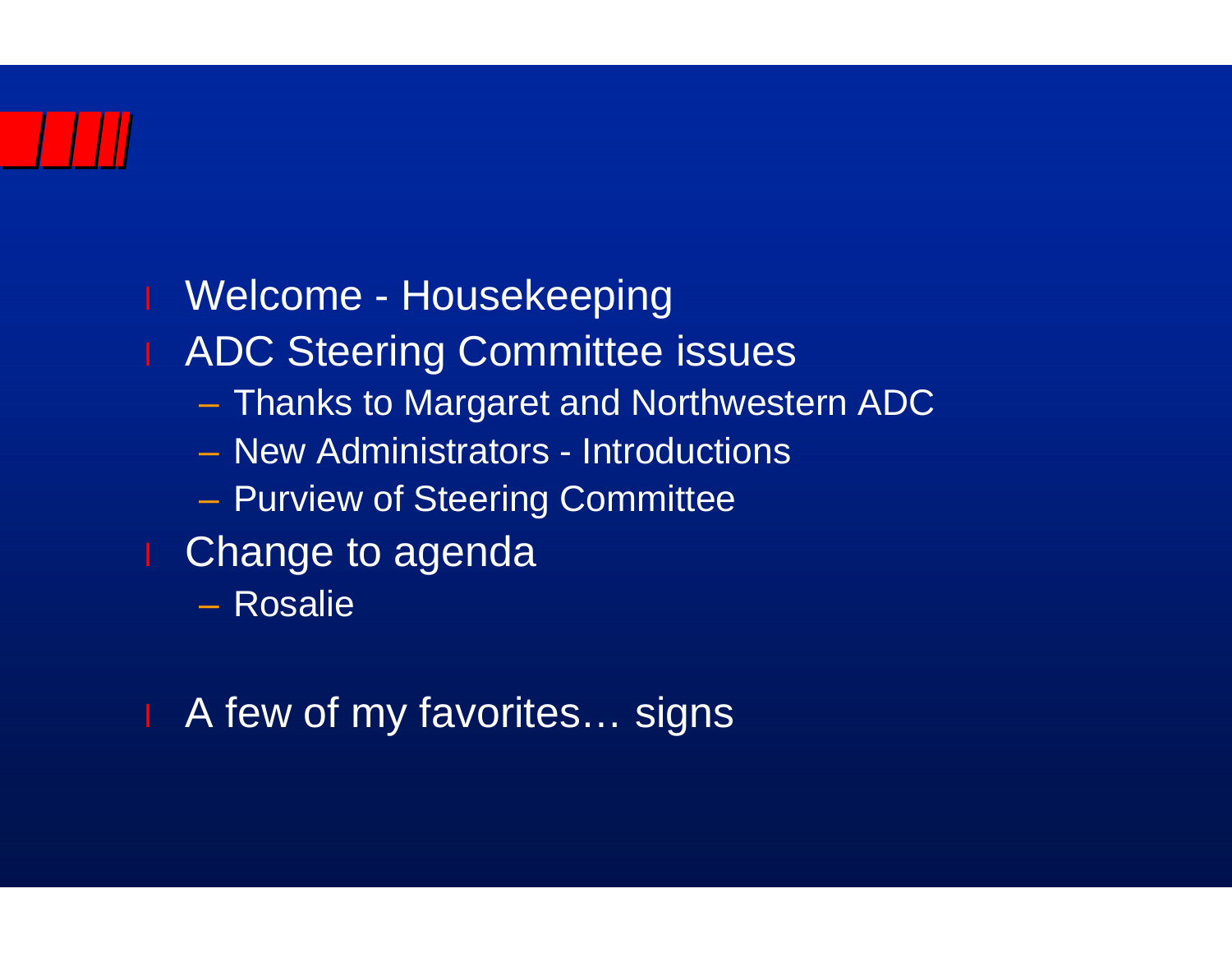



#### BEWARE OF OFFICE ATTACK CAT!

(Temporarily installed to reduce interruptions while occupant works on ADRC non-competing renewal)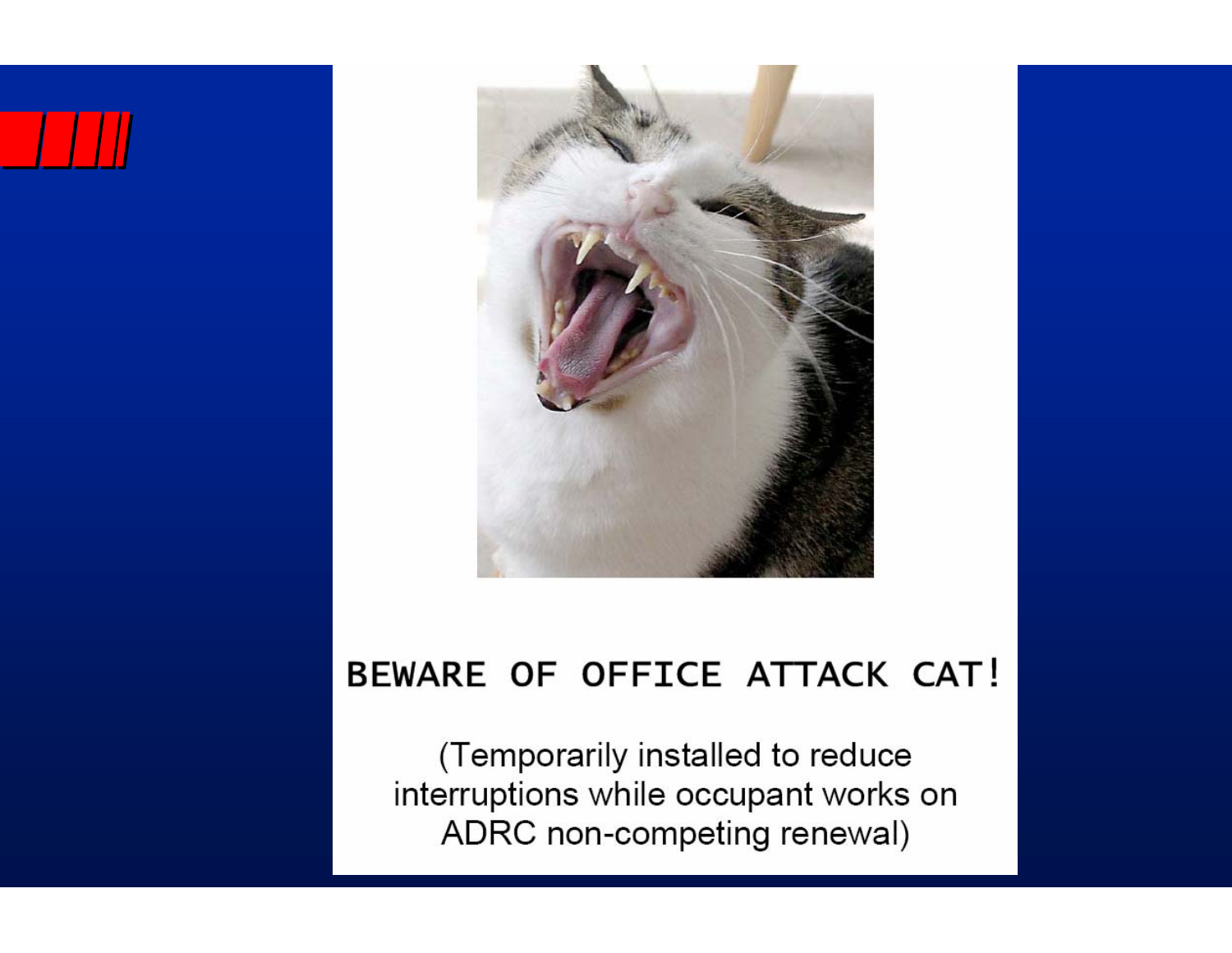

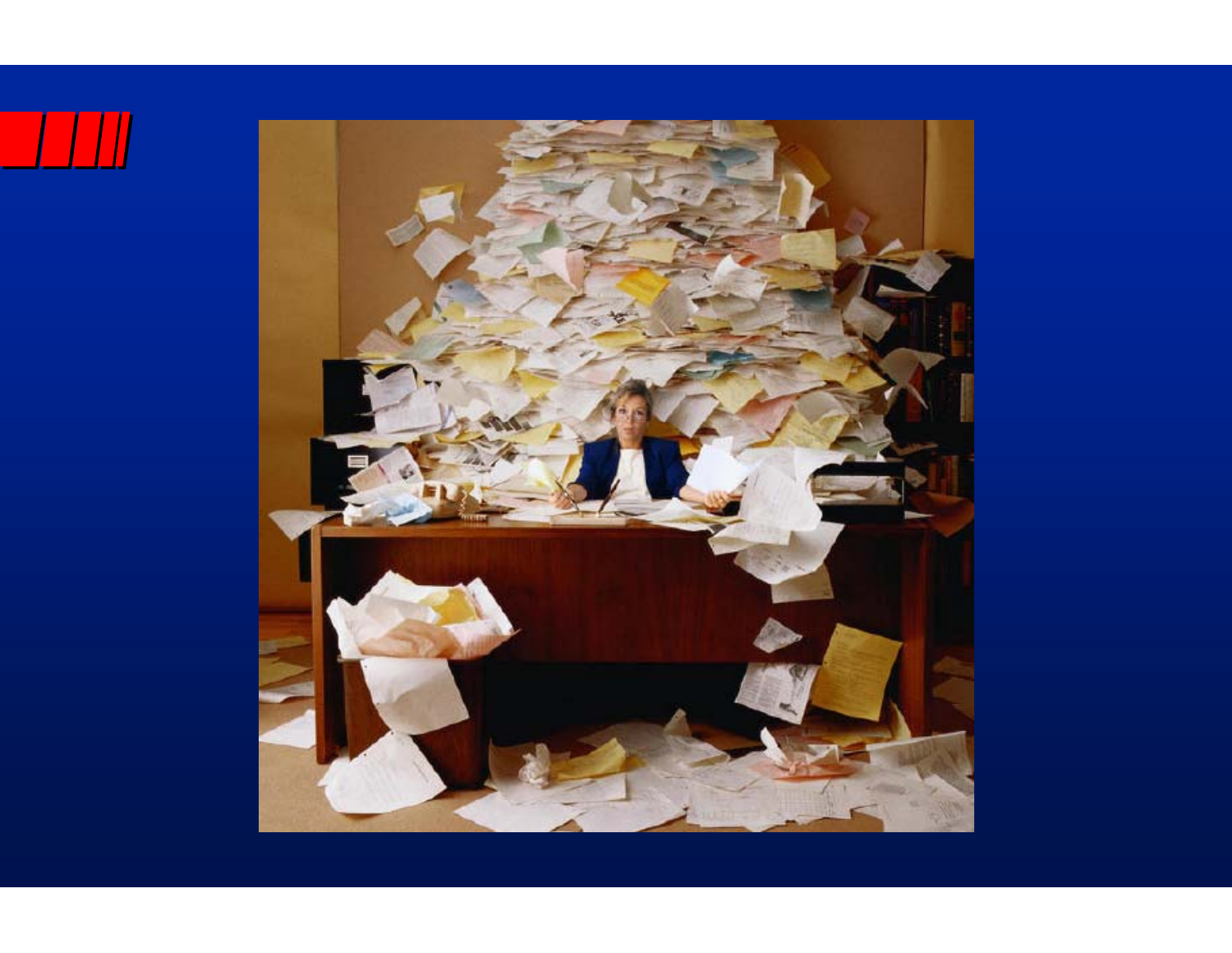

"I know what you're thinking. Did he fire six shots or only five. Well to tell you the truth, in all this excitement, I kind have lost track myself. But bein' this is a 44 Magnum, the most powerful handgun in the world, and would blow your head clean off, you've got to ask yourself one question... do I feel lucky? Well, do ya, Punk?""



Working on grant. Knock if you feel lucky.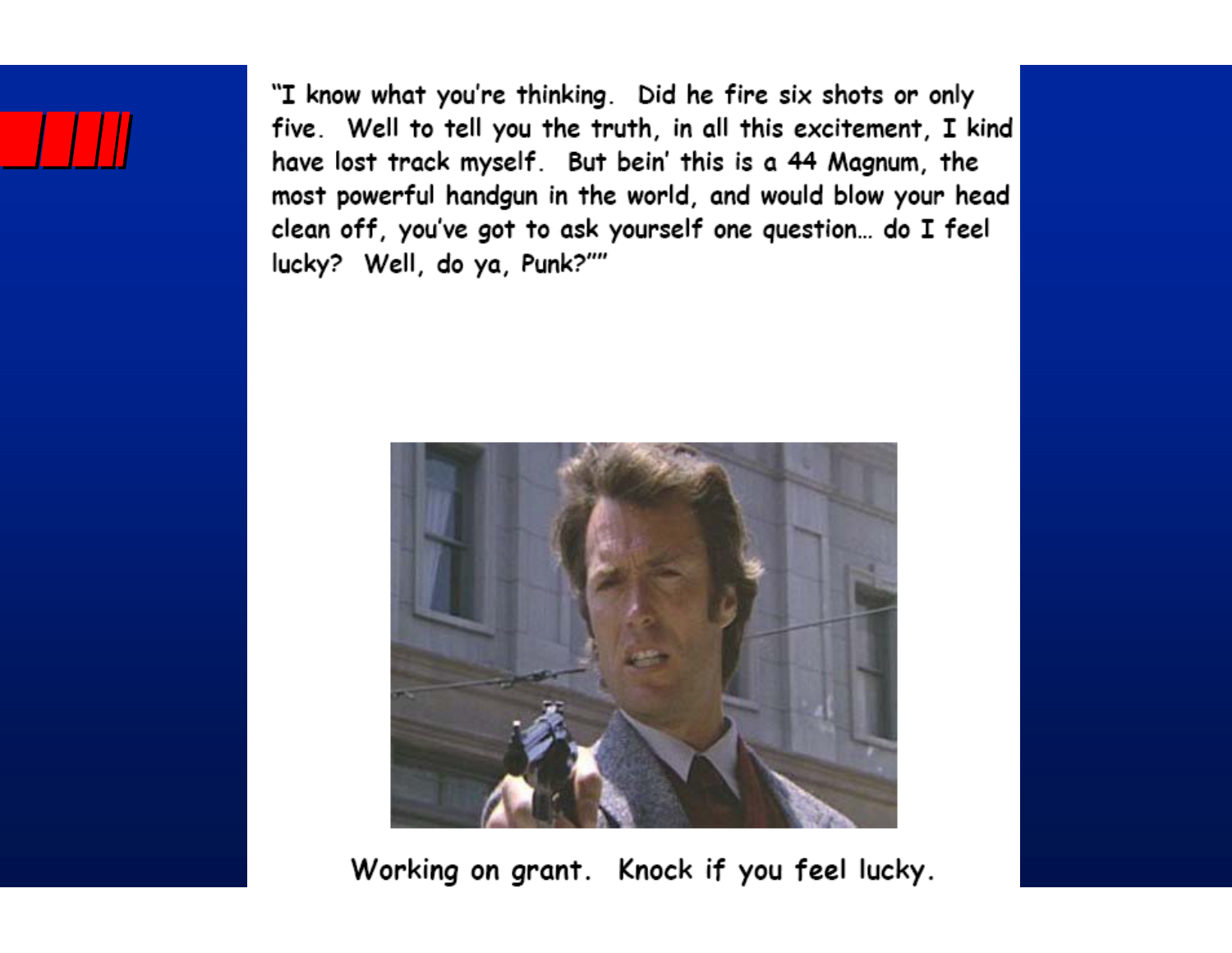



What ever it is you want, I can't think about it right now. If I do, I'll go crazy. I'll think about it tomorrow.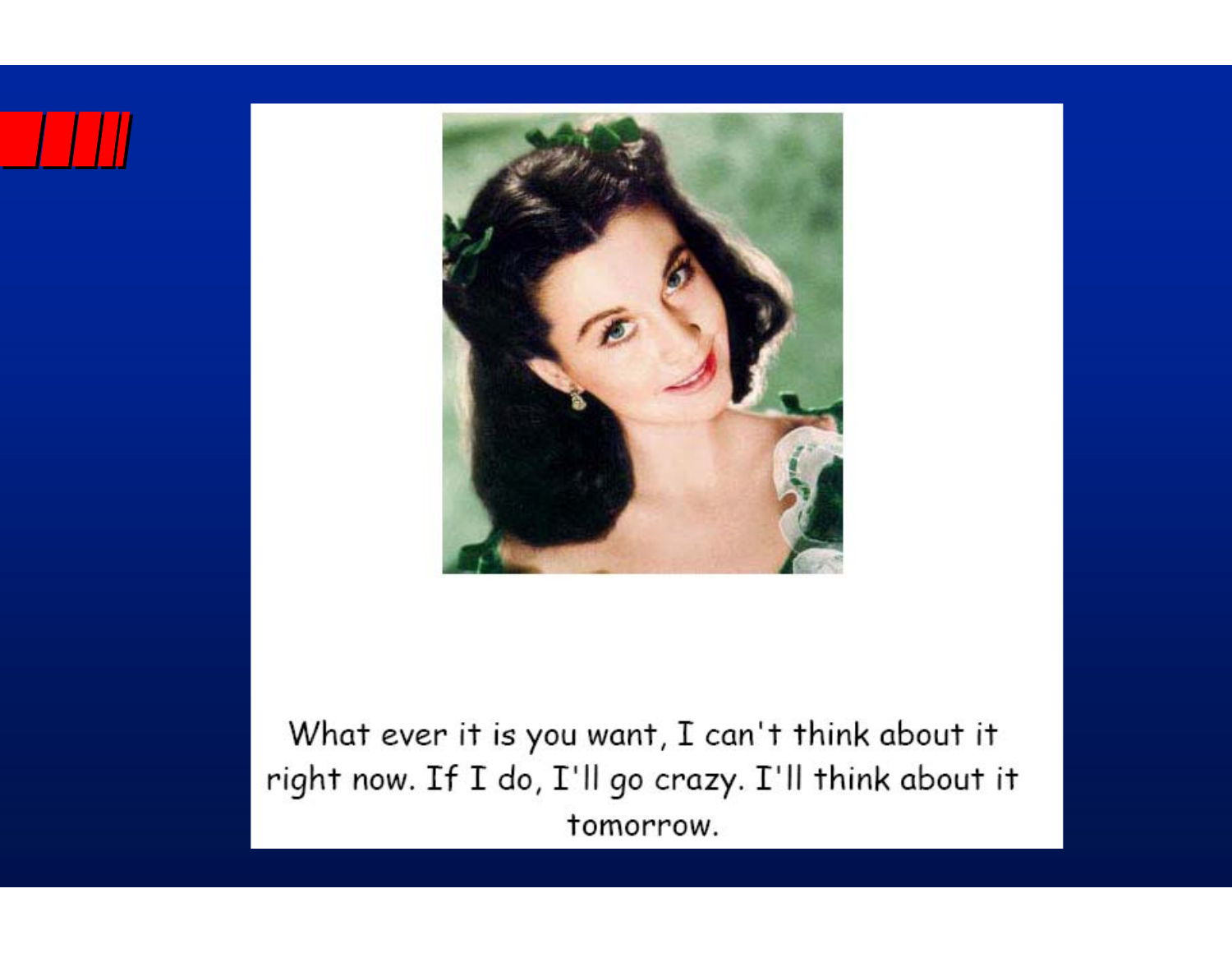|                          | <b>Title</b>                  | <b>Submitted by</b>            | Page #         |
|--------------------------|-------------------------------|--------------------------------|----------------|
|                          | <b>Busy desk</b>              | Andrea Schmitt, SunHealth      | 3              |
|                          | Definition of emergency       | Andrea Wasserman, UC Irvine    | 4              |
| <b>Table of Contents</b> | Office attack cat             | Katherine Belue, UA Birmingham | $5\phantom{1}$ |
|                          | <b>The Scream</b>             | Leslie Dunn, U Pittsburgh      | $6\phantom{1}$ |
|                          | <b>Deadline</b>               | Linda Amos, Washington U       | $\overline{7}$ |
|                          | Come back later               | Linda Amos, Washington U       | 8              |
|                          | <b>Dirty Harry</b>            | Linda Amos, Washington U       | 9              |
|                          | <b>Martha Stewart</b>         | Linda Amos, Washington U       | 10             |
|                          | <b>Rick's Place</b>           | Linda Amos, Washington U       | 11             |
|                          | Hi Ho                         | Linda Amos, Washington U       | 12             |
|                          | <b>Scarlet</b>                | Linda Amos, Washington U       | 13             |
|                          | Dead people                   | Linda Amos, Washington U       | 14             |
|                          | Enter at your own risk        | Mary Sundsmo, UC San Diego     | 15             |
|                          | <b>Conditional permission</b> | <b>Stacy Heilman, Emory</b>    | 16             |
|                          | Try to fool them              | Virginia Buckles, Washington U | $17 - 19$      |
|                          | Do NOT                        | Virginia Buckles, Washington U | 20             |
|                          | Def Con 1                     | Virginia Buckles, Washington U | 21             |
|                          | Def Con 3                     | Virginia Buckles, Washington U | 22             |
|                          | Def Con 5                     | Virginia Buckles, Washington U | 23             |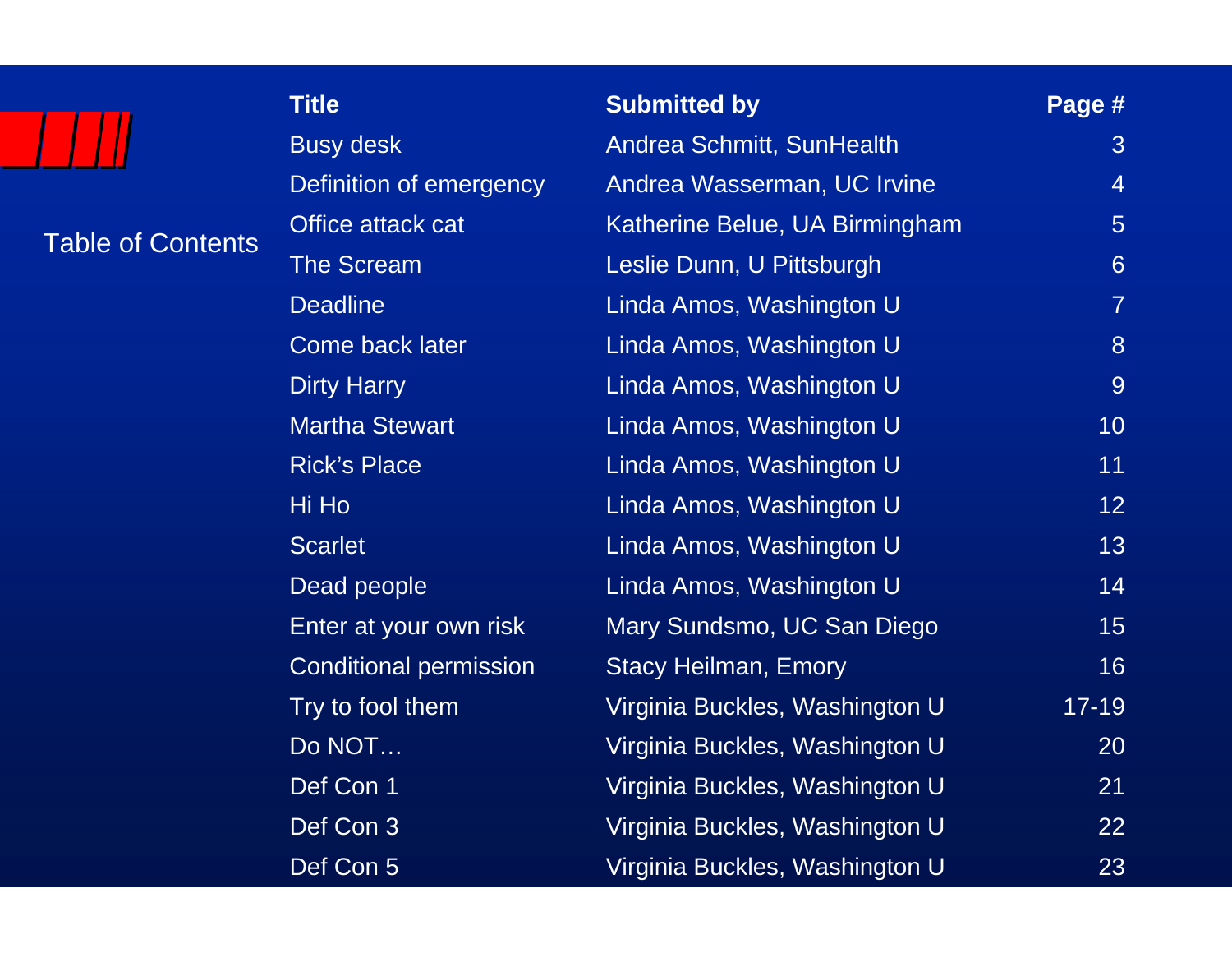